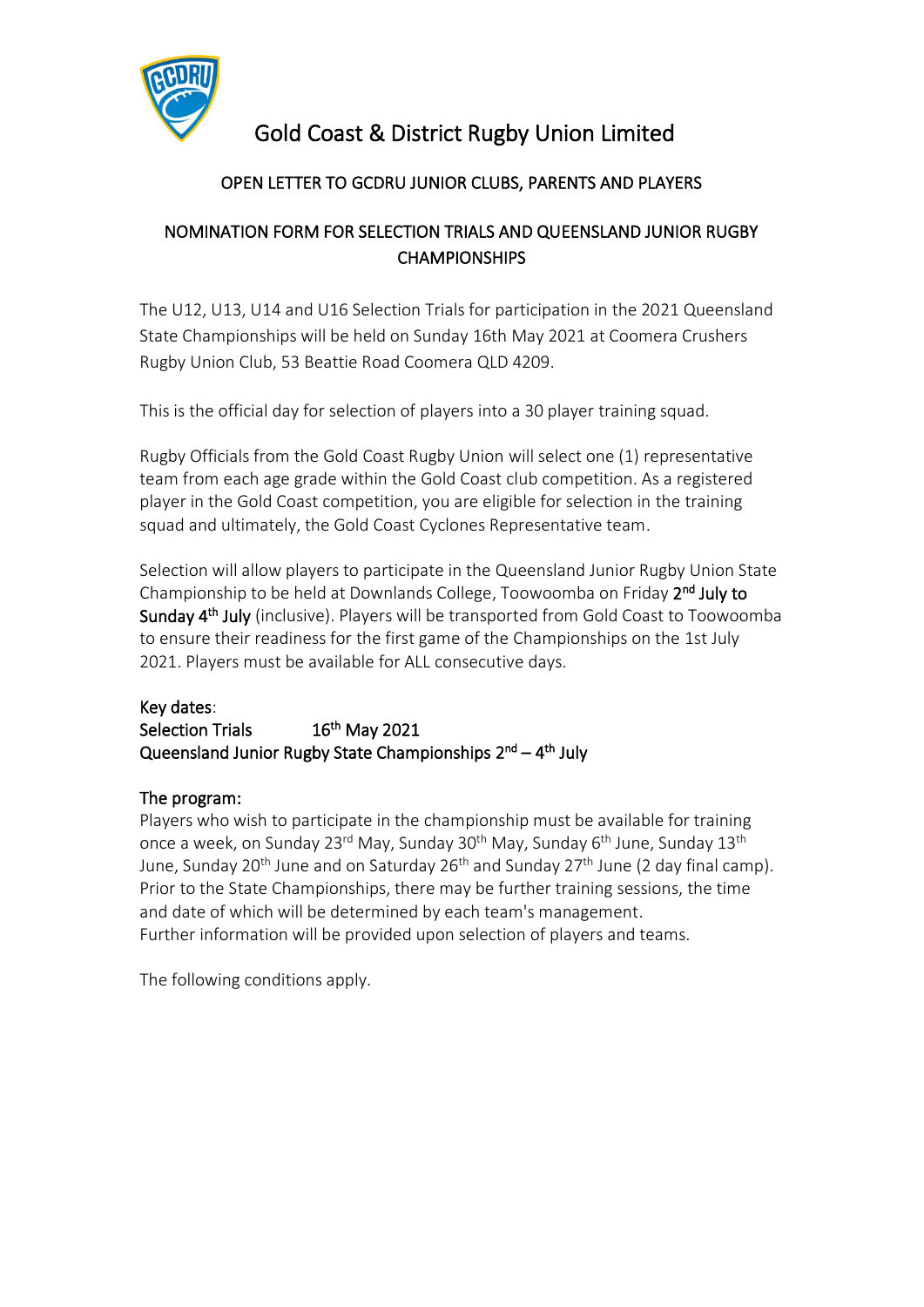

## Gold Coast & District Rugby Union Limited

### PLAYER ELIGIBILITY

For a player to eligible for selection in Gold Coast Cyclones teams, they must be:

U12's – Players born in 2009 and 2010 – turning/turned 11 or 12 in 2021

U13's – Players born in 2009 and 2008 – turning/turned 12 or 13 in 2021

U14's – Players born in 2008 and 2007 – turning/turned 13 or 14 in 2021

U16's – Players born in 2006 and 2005 – turning/turned 15 or 16 in 2021

#### SELECTION CRITERIA

The GCDRU would like to remind all clubs, parents, players, and team management and selectors that in addition to our normal player selection policies, the GCDRU has directed coaches and selectors to ensure that:

Players are selected upon their ability and skills;

Players are selected upon their "fit" to the team management game plan;

Players are selected upon their "coachability" (their ability to be instructed and led by someone other than their regular club coach);

Players are selected upon their ability to perform as a part of a team;

Players are selected based on their discipline on and off the field;

Players are selected upon ability to take instructions from coaches, manager and GCDRU support staff.

All requests for player dispensations to different age grades other than their own, is on a case by case basis. There are a set of guidelines that have been drawn up and the decision is at the sole discretion of the Cyclones Committee and GCDRU Board for approval and that the decision is final.

#### **TRAINING**

Venue: Bond University (TBC) or at a venue nominated within the region by GCDRU.

Times: As set by the GCDRU but should be morning depending upon scheduling.

Dates: Sunday 23<sup>rd</sup> May, Sunday 30<sup>th</sup> May, Sunday 6<sup>th</sup> June, Sunday 13<sup>th</sup> June, Sunday  $20<sup>th</sup>$  June and on Saturday  $26<sup>th</sup>$  and Sunday  $27<sup>th</sup>$  June (2 day final camp) and possibly other days and times as set by team management.